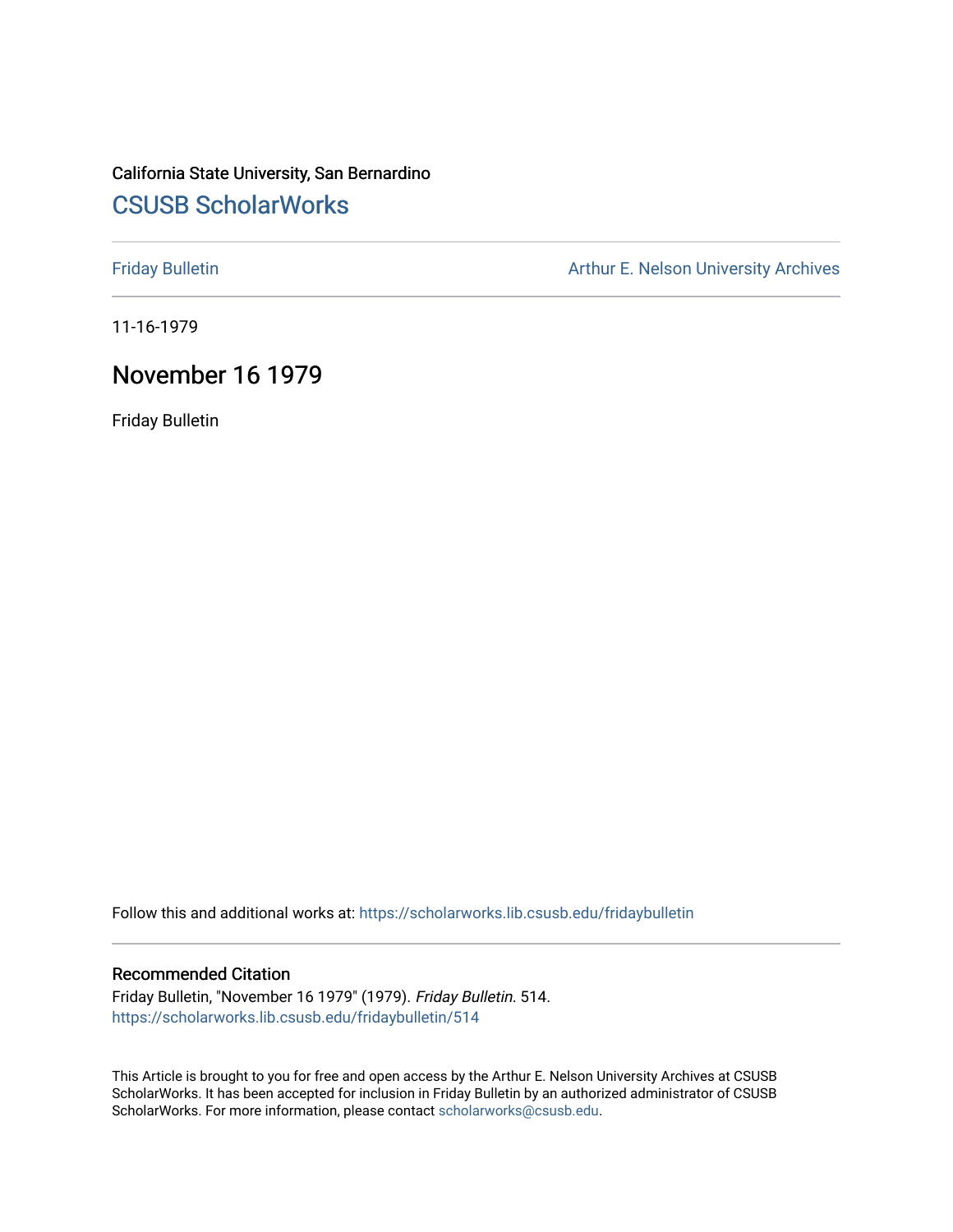

CALIFORNIA STATE COLLEGE • SAN BERNARDINO



November 16, 1979

t

ACTION ON TWO-YEAR On October 5, 1979 the Bulletin reported that the Trustees<br>SERVICE CREDIT BILL would act on AB 876, a bill which would allow two yearls of SERVICE CREDIT BILL would act on AB 876, a bill which would allow two year's ex-<br>POSTPONED UNTIL JAN, tra service credit for retiring employees, at their Novemtra service credit for retiring employees, at their November meeting.

This week the Chancellor's Office notified all campuses that AB 876 now will be presented for consideration at the Trustees' meeting in January.

The reason for the postponement is to allow staff in the Chancellor's Office time to assemble information from the campuses concerning the need to encourage early retirement within the CSUC System. The campuses will receive requests for such information in the near future.

### THANKSGIVING HOLIDAY SCHEDULES

**LIBRARY - Wednesday, November 21: Close at 5 p.m. Thursday & Friday, November 22, 23: Closed Saturday & Sunday, November 24, 25: Regular schedule +** 

**P.E. FACILITIES & POOL - Closed Thursday, November 22 thru Sunday,November 25. COURTS •» Closed Thursday; open Friday, Saturday & Sunday.** 

**CAFETERIA - Closed Thursday, November 22 & Friday, November 23.** 

**THE BULLETIN - Next issue will be published on November 30.** 

**STUDENT HEALTH CENTER** The Student Health Center, which opened last July, will <br>
TO HOLD OPEN HOUSE bold an Open House Tuesday, November 27 to mark its of hold an Open House Tuesday, November 27 to mark its of**ficial debut on campus.** 

Sponsored by the Associated Students, the event will run from 2 to 4 p.m. All students, faculty and staff are invited to attend. Tours of the new facility **will be given and refreshments will be served.** 

**The Health Center Building, under construction for two and one-half years, was completed at a cost of \$885,200.** 

FREE PHYSICAL EXAMINATIONS Student nurses in the B.S. Nursing Program will give AVAILABLE NOV. 26 AND 28 free physical examinations to faculty, staff and students on November 26 and 28, 8 a.m. to 3 p.m. Interested persons should call the Student Health Center, 7641, for appointments.

**+** 

PAYDAY IS THURSDAY, NOVEMBER 29.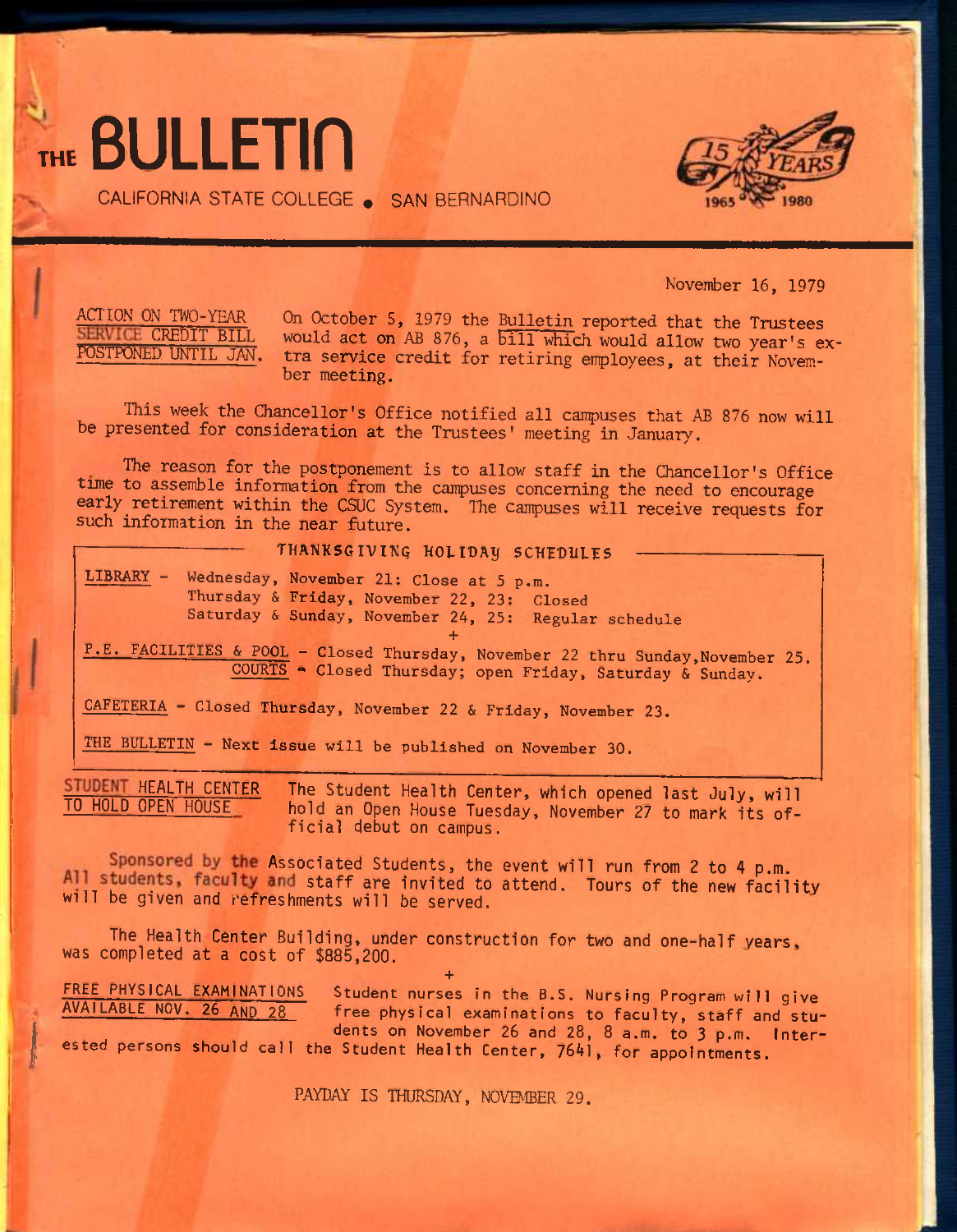SEND HOLIDAY GREETINGS VIA SCHOLARSHIP DONATIONS

All members of the Cal State community faculty, administrators, staff, students and friends -- are invited to contrib-

ute to the Faculty Wives Scholarship Fund for 1979.

In December, a greeting card with the names of donors will be sent to all who contributed. This provides a three-way benetit: in helping deserving students, sending holiday greetings to friends of the College community, and saving precious time during the busy holiday season.

The club's goal this year is to award two \$400 scholarships. Checks should be made payable to the Cal State Faculty Wives Scholarship Fund and addressed to Coral Scherba, 809 E. Bernard Way, San Bernardino 92404, or via campus mail to Anne Crum, LC-236.

**\*\*** 



**The Personnel Office announces that on Wednesday, November 21, Richard Harris of the' State Employees League, an independent pri"**  vate organization, will be on campus to pre sent insurance plans for dental, supplemen-**.** sent insurance plans for dental, supplemented in the sent insurance plans for dental, supplemented **tal life, pre-paid lawyer plan, etc.** He will be in SS-171, 10 a.m.-1 p.m. In-

**terested employees may meet with him on breaks and/or lunch time.** 

**+ A film festival for children of College community members is scheduled for Saturay, December 1. The A.S. and Child Care Center are sponsoring the day-long event to raise money for the Center. Admission is 50c per child. Fruit and beverages will be supplied, but children are asked to bring sack lunches. Time: 11 a.m. tob p.m., SW Room. Arts and crafts also featured. Favorite children's cartoons will be shown - Popeye, Roadrunner, etc. (A good time for Mom and Pop to shop!)** 

**+ Western Interstate Commission for Higher Education is offering a Faculty Exchange Clearinghouse which will publish free listings of "Exchange Positions Wanted" and "Exchange Positions Available." Application forms and information available by sending self-addressed, stamped enveloped to WICHE, Grad. Ed. Project, PO Drawer P, Boulder,Colorado 80302.** 

**+ Van pools are now forming for CSCSB faculty and Staff from Redlands, Yucalpa, Cal mesa and Riverside areas. Contact Wilma Hanson, Ext. 7320. Also open to interest students.** 

Dept. Sec'y. IIA, (Stenography), School of Education. Qual.: Type 50 wpm, Shorthand 80 wpm, equiv. to 2 yrs iob **Opportunities** gen. cler. exp. Salary: \$1030-1234/mo.; full-time, perm. Apply by Nov. 27.

OPPORTUNITIES<br>ADMINISTRATIVE CHARGE SELECT CALCULATE THE SEARCH AND ASSOCIATE THE SEARCH OF PERSON AND ADMINISTRATIVE CALCULATE DEAN, SCHOOL OF Applied Arts and Science<br>OPPORTUNITIES Dean, Extended Education; and Assoc. Vi

#### **CSCSB Bulletin**

The California State College. San Bernardino BULLETIN is published by the Office of Col-<br>lege Relations, AD-151, Ext. 7217. Material<br>for publication must be received by noon Tuesday before the Friday of publication-

Editor . . . . . . . . Barbara Nolte Printed at Duplicating

*INTERVIEWING WORKSHOPS - The final two* **"Asserting;**  *Yourself in the Job Interview" workshops will be conducted November 20 and 27, 3-4:30 p.m,, PS-227'*  See yourself on video screen as you apply for a jo *in a mock interview. ^* 

*+* <sup>t</sup>

2

*COMPUTER SEMINAR - November 20, This seminar wil demonstrate how to access SPSS using the BATCH ca puter* **system.** *Discussion of SPSS commands and ac ditional statisical procedures. (LC-13, 3-4 p.m.)*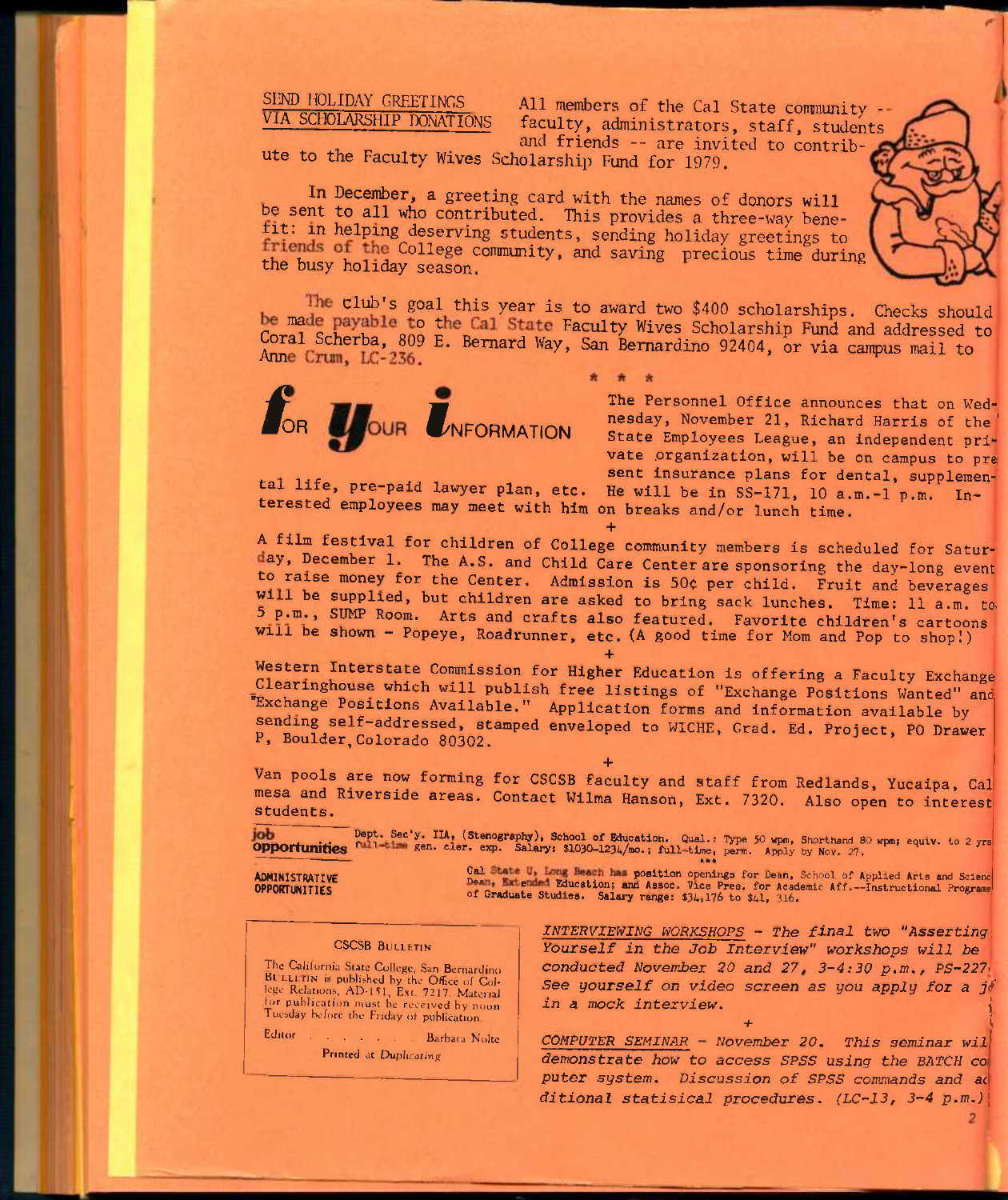CSCSB WIND ENSEMBLE AND A two-part musical program featuring the College Wind *INLAND EMPIRE COLLEGE Ensemble and the students from the College and San Ber-*BAND IN JOINT CONCERT nardino Valley College bands will provide an exciting *performance of music and a chance to hear the best col-*

*legiate musicians in the area.* 

The College Wind Ensemble, directed by Keating Johnson, will offer a variety *of musical styles and combinations of instrumental colors, ranging from* **a short**  excerpt from Wagner's"Tannhauser"with Mrs. Carol Woodliff, soprano, to "Mack the *Knife " by Weill,* 

The second half of the performance will be under the joint direction of *Mr, Johnson and SBVC Director of Bands, Paul Kardos, as they lead the combined forces of the Inland Empire College Band in musical* **f^are such as Sousa** *marches, and well-known popular selections from "Cabaret" and other Broadway musicals.* 

*The program, free of charge, will be held Wednesday, November 28, 8:15 p.m, in the Recital Hall,* 

**+**  *PIANIST JUAN HIDALGO Juan Emanuel Silva Hidalgo, pianist from Mexicali, will PERFORMS HERE SATURDAY perform classical works of Beethoven, M,J. de Elias, Argote and Chopin in a free concert tomorrow evening at* 

*7:30 in the Recital Hall. The program is sponsored by the San Bernardino Mexicali-Villahermosa Sister* **City** *Committee, The talented artist has received numerous*  scholarships and honors. He is currently preparing his Bachelor of Music at San *Diego State* **University.** 

 $+ +$ 

**DRS. GIBBS AND FINLEY Two CSCSB professors were invited to speak before a tour-ADDRESS GERMAK GROUP ing West German military group on the politics and government of California. James Finley and Margaret Gibbs, Public Administration, made their presentation yesterday at the BiltmoreHotel in Los Angeles before more than 100 officers, NCO's and civilian officials from the Fed-**

**eral Ministry of Defense and the German Armed Forces. It was the first formal event scheduled for the group during their ten-day tour of California.** 

**"Last year we were one of two colleges invited to speak to this group,' said Dr. Finley. "This year we handled the complete presentation on our own." In addition to the CSCSB professors, a representative from the Los Angeles mayor's office was invited by Dr. Finley to share in the program.**   $\star$   $\star$   $\star$ 

**BOOKSTORE MANAGER Ms. Dean Wright will join the College staff on December 10 as TO REPORT DEC. 10 the new Bookstore Manager.** 

**Ms. Wright served as manager of the Bookstore at Monterey Peninsula College since 1970 and before that was manager of a Walden Bookstore in Monterey. AAA** 

AUF GRAND TOTAL: The most successful Arrowhead United Way drive in the history<br>\$3,844, THANKS! of the College has just been completed. The campaign exceeded of the College has just been completed. The campaign exceeded all previous years' contributions by faculty and staff, and was 56% over the amount donated last year. The grand total for the College was \$8,844. "For this we want to thank everyone who contributed to the campaign, as well as those who worked to collect the donations," said Vice President J.K, Thomas, campaign director.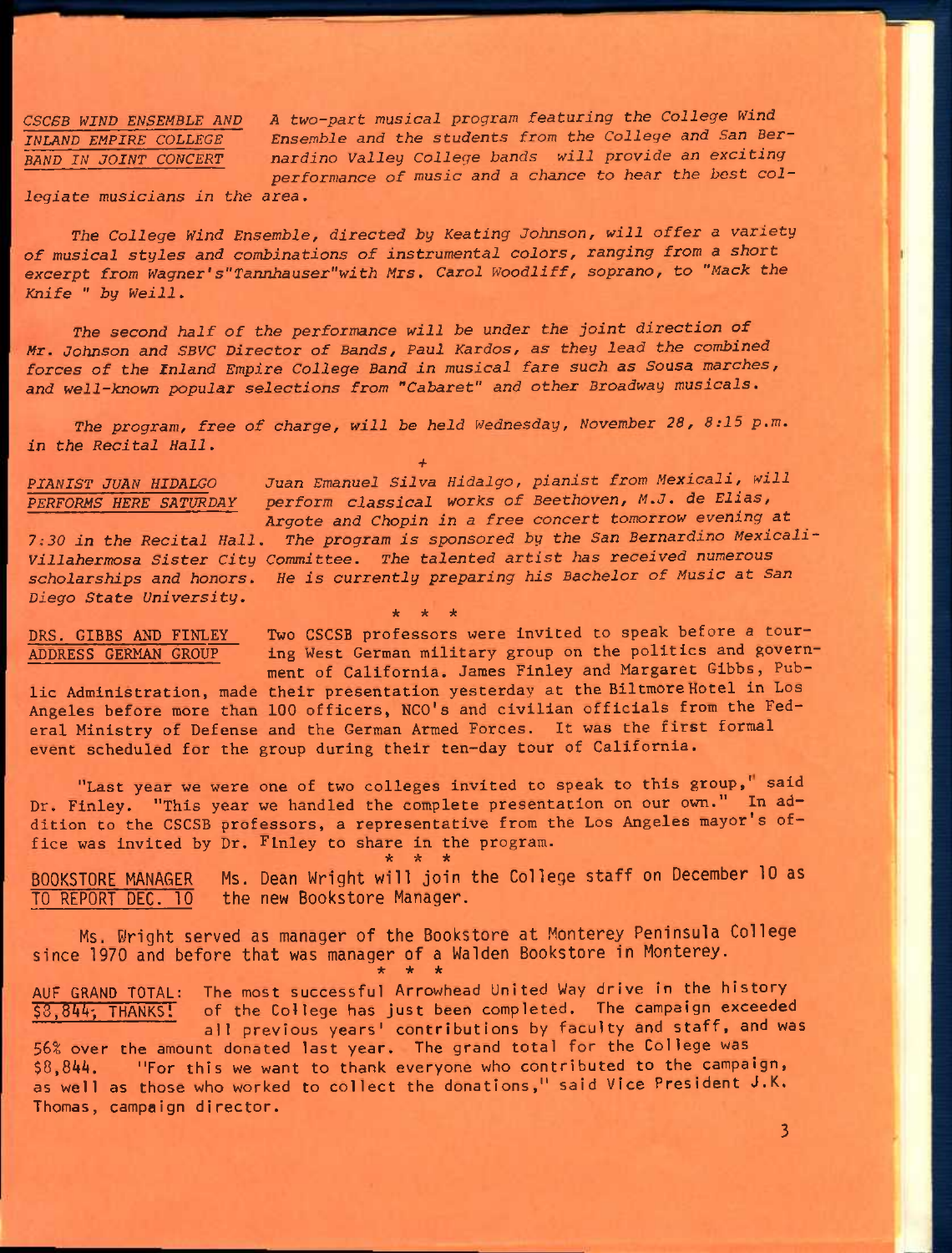# Speaking up.

Amer El-Ahraf (Health Sci. & Human Ecology) presented a speech entitled, "The Environmental

Field - Who's Involved?" at the annual meeting of the American Public Health Assn., in New York City, Nov. 7. Dr. El-Ahraf also addressed the New Mexico State Environmental Health Assn. during its meeting in Albuquerque on Oct. 11-12.

Jim Charkins (Economics) addressed members of the San Bernardino Uptown Lions Club on "Economic Education: The Role of Business" at a luncheon meeting held Nov. 13.

Hal Hoverland (Admin.) spoke to the Careers Workshop Class at the Colton High School Career Cntr., Nov. 14, on "What Is a Professional?"

Frederick Keene (Math) is giving a speech entitled, "Math Means Money," to the College Studies Skills Class at Colton High School today.

Adria Klein (Education) gave a speech entitled, "Improving Reading Through Creativ Arts," Nov. 13, to members of the North Park PTA.

Terrell Manyak (Admin.) spoke to supervisors at Loma Linda U, at the Nat'l Executi Housekeeping Assn. meeting on "Affirmative Action Planning & Defense," Nov. 13.

Carolyn Martin (P.E. & Rec.) addressed the Sierra High School Parent Group, Nov. 1 on "Dividends for the Force-outs."

Herb Nickles (Computer Center) presented a talk and gave a mico-computer demonstration at the Bloomington High School Career Cntr. on Nov. 13.

Waseem Khan (Admin.) gave a lecture on "Exchange Rate Dynamics: A Monetary Approach Effects of Anticipated and Unanticipated Shocks," at the Claremont Colleges, Nov.

professional Amer El-Ahraf (Health Sci. & Human Ecology) was appointed to the Nat'l Environmental Health<br>Assn. Advisory Committee on Environmental Health Professionals Self Assessment Project. activities

Elliot Barkan (History) conducted a workshop entitled "'We Are All Alike, But ...' Cross-Cultural Family Values" at the Conference on Marriages & Families: Understanding & Strengthening Then, at Riverside, Nov. 1. Dr. Barkan is<br>also presenting a paper today, co-suthored by Robert C'Brien (Sociology). "Trends in Naturalization: Status &<br>

Rebeccs Heinz (Education) presented a paper and workshop "Parent Involvement in Early Childhood Education" at the Net'l Assn. for the Education of Young Children, Nov. 8-11.

Wassen Khan and Tom Bolger (Bus. Admin) represented CSOSS at the "Eyes on the 80's" Business Outlook Conference held<br>at the Biltmore Hotel on Nov. 13, under the auspices of the Los Angeles Chamber of Commerce.

David Shicher (Sociology) presented a paper "Some Post-Rehabilitative Trends in Penclogy" at the Annual Meeting of<br>the American Society of Criminelogy in Philadelphia, Nov. 7-9. At the same meeting, a paper by Frances S. C

Comeph Tabu (Education) has been melected to serve on the Trade Advisory Committee at the California Rehabilitation

**publications** 

 $7 + 4$ Steve Cohen (West Virginia Univ ), Sheldon Kamienicki (Political Sci.), and Nancy McGlen (S.U.M.T. at Buffalo) have had their paper, "Graduate Student-Faculty Relationships: A Classification Scheme" accepted for publicatio



WELCOME TO THE COLLEGE Kelly Rookerson, Clerical Asst., Cont. Ed. John L. Cole, Cler. Asst., Library Dwan C. Ford, Clerical Asst., Library Kathryn Kalbus, Clerical Asst., Library<br>Judith E. Cruz, Clerical Asst., Education

**ROOM CHANGES** English Equivalency & Evening Services, LC-236 Priscilla Gilbertson, LC-226<br>School of Humanities, LC-231

LEFT THE COLLEGE Karen Allison, Purchasing Mary Cox, Administration

Foreign Lang., LC-267<br>Jorun Johns, LC-267C

DIRECTORY CHANGES ADDRESS & PHONE CHANGE: Paul Johnson, 608 E Niles, San Bernardino, CA. 92404, Ph. 883-2350